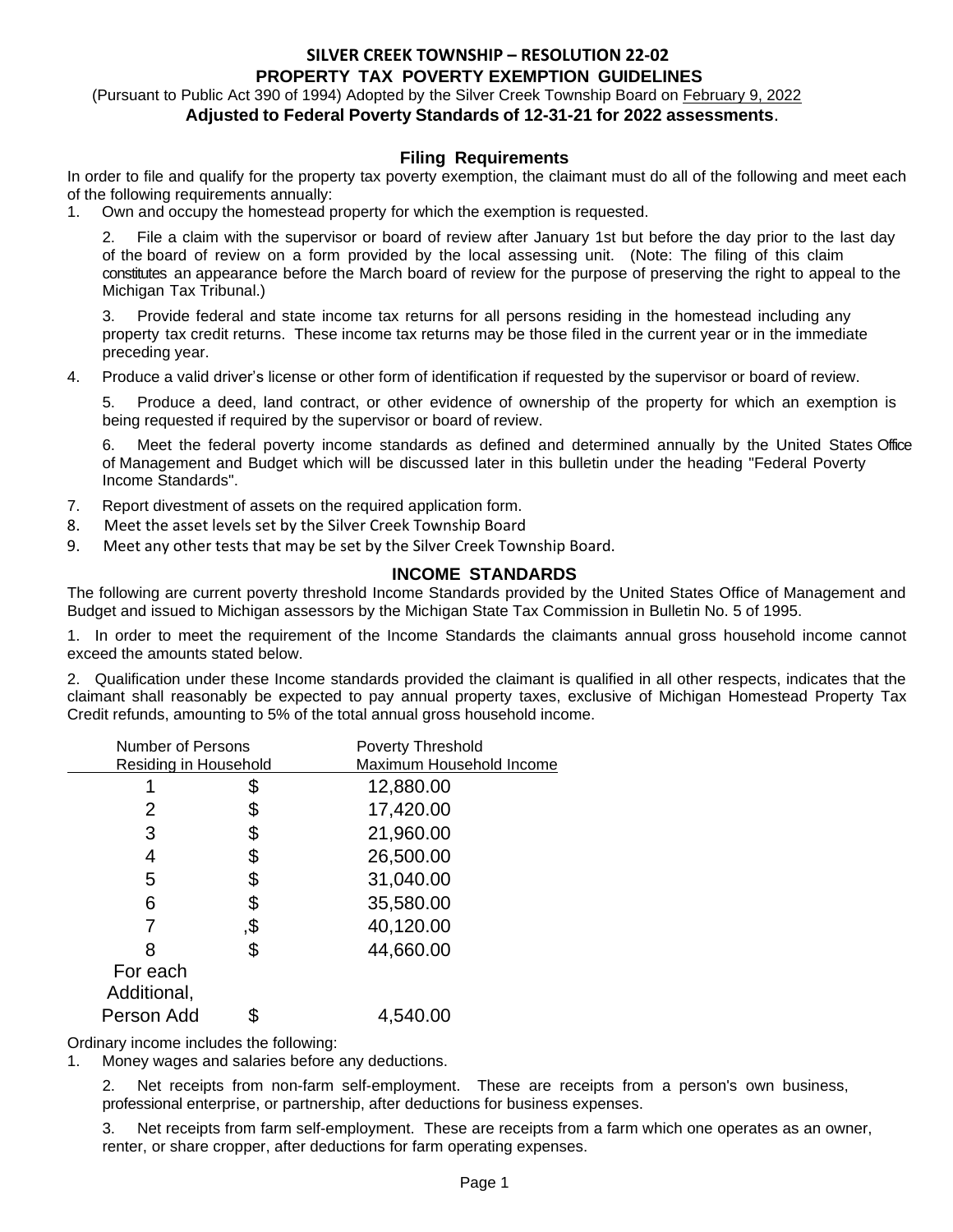4. Regular payments from Social Security, Railroad Retirement, unemployment compensation, strike benefits from union funds, workers compensation, veterans' payments, public assistance.

5. Alimony, child support, and military family allotments or other regular support from an absent family member for someone not living in the household.

6. Private pensions, government employee pensions (including military retirement pay), and regular insurance or annuity payments.

7. College or university scholarships, grants, fellowships, and assistant ships.

8. Dividends, interest, net rental income, net royalties, periodic receipts from estates or trusts, and net gambling or lottery winnings.

Ordinary income does not include the following, except as provided in number 6 above:

1. Money received from the sale or property, such as stocks, bonds, a house, or a car, unless the claimant is in the business of selling such property.

- 2. Withdrawals of bank deposits and borrowed money.
- 3. Income tax refunds and one-time insurance payments.
- 4. Food or housing received in lieu of wages and the value of food and fuel produced and consumed on farms.
- 5. Federal non-cash benefit programs such as Medicare, Medicaid, food stamps and school lunches.

 6. Gifts and lump-sum inheritances are not considered as ordinary income; however dividends, interest, rental proceeds, royalties, inheritances, and other similar receipts received on a period basis, which may be in the form of a gift or other form, including receipts resulting from divestment of assets, and which may have the appearance of income, shall be considered as unearned income and shall be included in the determination of income eligibility.

#### Asset Eligibility Limitations

# **ASSET STANDARDS**

In order to meet the requirements for assets, the total current fair market value of the claimant's household assets cannot exceed \$4,500.00.

#### Definition of Assets (Non-Inclusive)

Assets include, but are not limited to the cash value of savings accounts and shares, certificates of deposit, investments such as stocks, bonds, mutual funds, deferred compensation accounts, equity in real estate other than the homestead for which the exemption is claimed, motor vehicles other than one primary transportation vehicle, jewelry, coins and other collectibles, precious metals, and other similar possessions which are not essential to the subsistence or health and well-being of the claimant. Gifts, lump-sum inheritances, dividends, interest, rental proceeds, royalties, and other receipts received in the form of a gift, or as a result of asset divestment, shall be considered an asset if received on a one-time lump-sum basis and shall be included in the determination of asset eligibility.

#### Divestment of Assets

Divestment means a transfer of a resource. Transfer of a resource means giving up all or partial ownership in (or rights to) a resource. Examples include, but are not limited to, selling an asset, giving an asset away, refusing an inheritance, giving up the right to receive income, and other similar divestment actions.

If an application for property tax exemption has divested any assets during the period of 36 months preceding the date of the application, then such divestment shall be considered in the determination of eligibility.

# **ADDITIONAL STANDARDS**

#### Michigan Homestead Property Tax Credit

In calculating the applicant's property tax liability and possible reduction thereof, any refunds received or due to be received from a Michigan Homestead Property Tax Credit Claim (MI-1040CR) shall be reported by the applicant and taken into account in regard to the granting of any property tax exemption.

#### Partial Poverty Exemption

Act No 390 of Public Acts of 1994 authorizes partial poverty exemptions. A partial poverty exemption is an exemption of only part of the taxable value of the property for which an exemption is claimed, rather than the entire taxable value.

#### Appeal

A property owner may appeal the March board of review's decision on a poverty exemption claim to the Michigan Tax Tribunal by June 30. An appeal of a July or December board of review poverty exemption decision may be made to the Michigan Tax Tribunal within 30 days of the decision. Appeals are to be made in writing to Michigan Tax Tribunal, P.O. Box 30232, Lansing, MI 48909.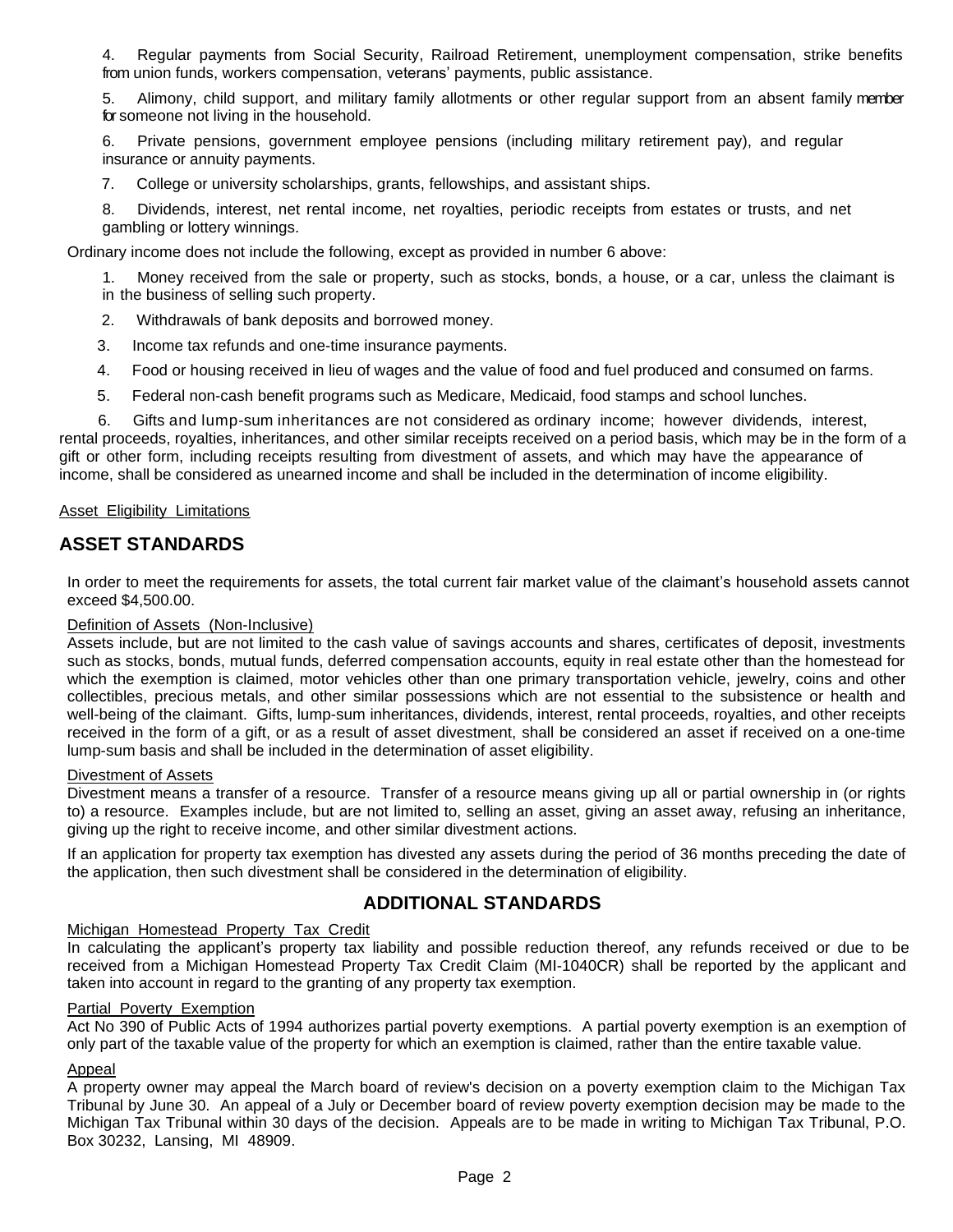## **SILVER CREEK TOWNSHIP APPLICATION FOR PROPERTY TAX POVERTY EXEMPTION** (Pursuant to Public Act 390 of 1994) Adopted by the Silver Creek Township Board on FEBRUARY 9, 2022

This application must be filed with the Assessor, Supervisor or Board of Review after January 1, but before the day prior to the last day of the Board of Review

I, <u>All Charles and principal resident of the homestead property listed</u> is the homestead property listed and described below hereby apply for property tax relief pursuant to the provisions of MCL 211.7u of the General Property Tax Act.

Property Code

| <b>Property Description</b>                                                                                                                  |                        |                                           |                                 |
|----------------------------------------------------------------------------------------------------------------------------------------------|------------------------|-------------------------------------------|---------------------------------|
| <b>Property Address</b>                                                                                                                      |                        |                                           |                                 |
| Applicant Phone Number ___________________________                                                                                           |                        | <b>Marital Status</b>                     |                                 |
|                                                                                                                                              |                        | Age of Spouse                             |                                 |
| Total Number of Household Members _____________                                                                                              |                        | Spouse Name                               |                                 |
| List each and every member of your household:<br>Last Name - First Name                                                                      | Relationship<br>Age    | Employer                                  | Contribution to                 |
|                                                                                                                                              | to Claimant            |                                           | Household Income                |
| Have you applied for Homestead Property Tax Credit? ______(If so, attach copy of MI-1040CR)                                                  |                        |                                           |                                 |
| <b>EMPLOYMENT INFORMATION</b>                                                                                                                |                        |                                           |                                 |
| Name & Address of Employer                                                                                                                   |                        |                                           |                                 |
|                                                                                                                                              |                        |                                           |                                 |
| Job Title                                                                                                                                    |                        |                                           |                                 |
| <b>PROPERTY INFORMATION</b>                                                                                                                  |                        |                                           |                                 |
| Is your home paid for? _________________                                                                                                     | If not, name of lender |                                           |                                 |
|                                                                                                                                              |                        | How long have you lived at this residence |                                 |
| Do you own, or are you buying or have any interest in any other real property? If so, list below<br><b>Property Address</b><br>Name of Owner |                        |                                           | Assessed Value Amount & Date of |
|                                                                                                                                              |                        |                                           | <b>Last Taxes Paid</b>          |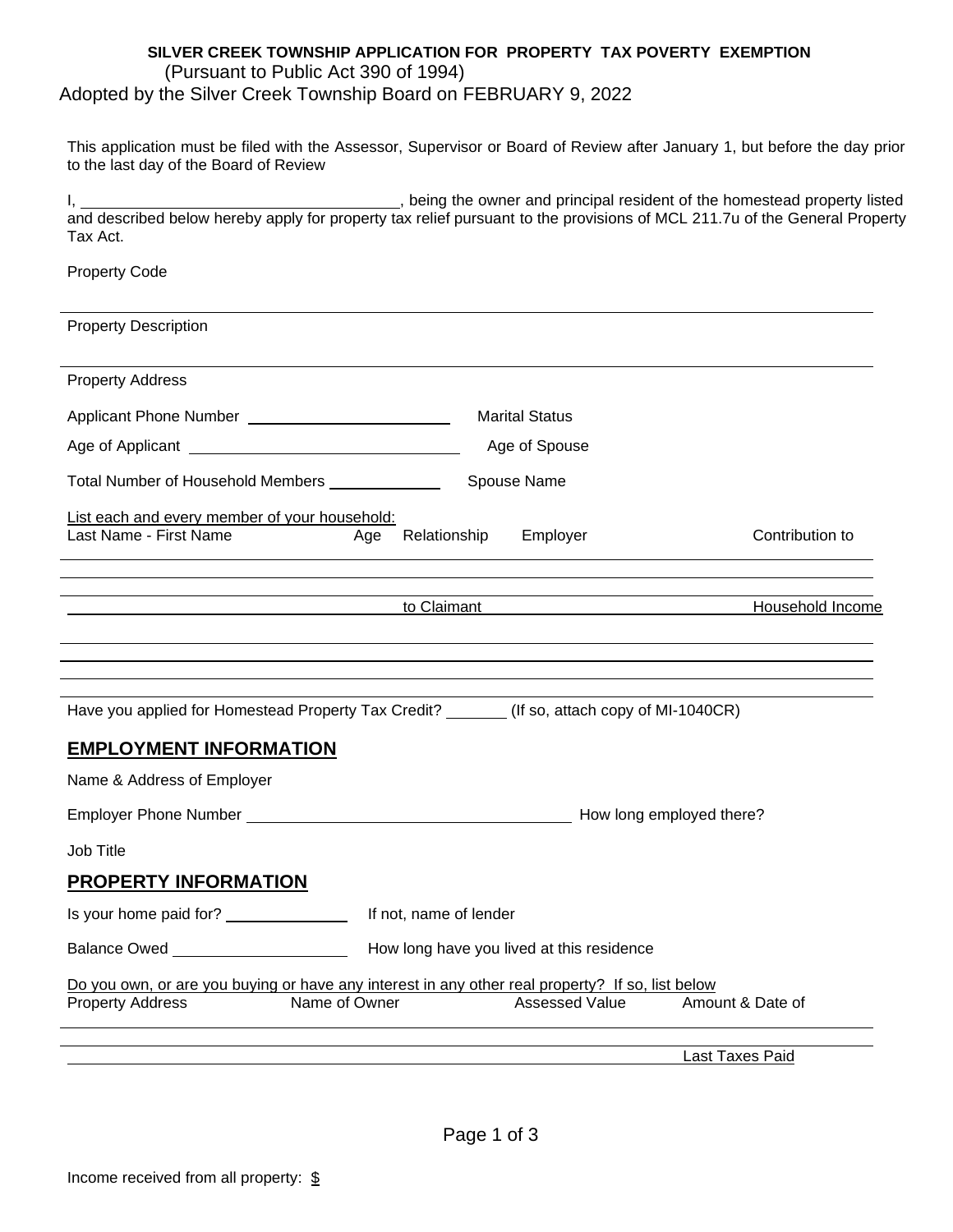|                  | List all household income from all sources for each member of the household: |                           |
|------------------|------------------------------------------------------------------------------|---------------------------|
| Household Member | Source of Income                                                             | Periodic or Annual Income |

Attach a copy of each household members' most recent state and federal tax return forms.

## **HOUSEHOLD ASSET INFORMATION**

| List all household savings and investments:                                |                 |                      |         |                 |         |                           |
|----------------------------------------------------------------------------|-----------------|----------------------|---------|-----------------|---------|---------------------------|
| Name of Financial                                                          | Amount of       | Current              |         | Name on         |         | Value of                  |
| Institution or Investments                                                 | Deposit         | <b>Interest Rate</b> |         | Account         |         | Investment                |
|                                                                            |                 |                      |         |                 |         |                           |
|                                                                            |                 |                      |         |                 |         |                           |
| List of all life insurance polices held by you and your spouse:<br>Insured | Amount of       | <b>Amount Paid</b>   | Paid Up | Name of         |         | Relationship              |
|                                                                            | Policy          | Monthly              | Policy  | Beneficiary     |         | to Insured                |
|                                                                            |                 |                      |         |                 |         |                           |
|                                                                            |                 |                      |         |                 |         |                           |
| List of all assets divested in the past 36 months:                         |                 |                      |         |                 |         |                           |
| Description                                                                |                 |                      |         |                 |         | <b>Current Value</b>      |
|                                                                            |                 |                      |         |                 |         |                           |
| List of all motor vehicles in household:                                   |                 |                      |         |                 |         |                           |
| Make<br>Year                                                               | Owned by        | Used For             |         | Monthly Payment |         | <b>Balance Owed</b>       |
|                                                                            |                 |                      |         |                 |         |                           |
| List all other assets and their values:                                    |                 |                      |         |                 |         |                           |
| <b>Type of Asset</b>                                                       | Owner           |                      | Value   |                 |         | Income Derived from Asset |
| <b>PERSONAL DEBTS</b>                                                      |                 |                      |         |                 |         |                           |
| List all household members' personal debts:                                |                 |                      |         |                 |         |                           |
| Creditor                                                                   | Purpose of Debt |                      | Date of | Original        | Monthly | <b>Balance</b>            |
|                                                                            |                 |                      |         |                 |         |                           |
|                                                                            |                 |                      | Debt    | Balance         | Payment | Owed                      |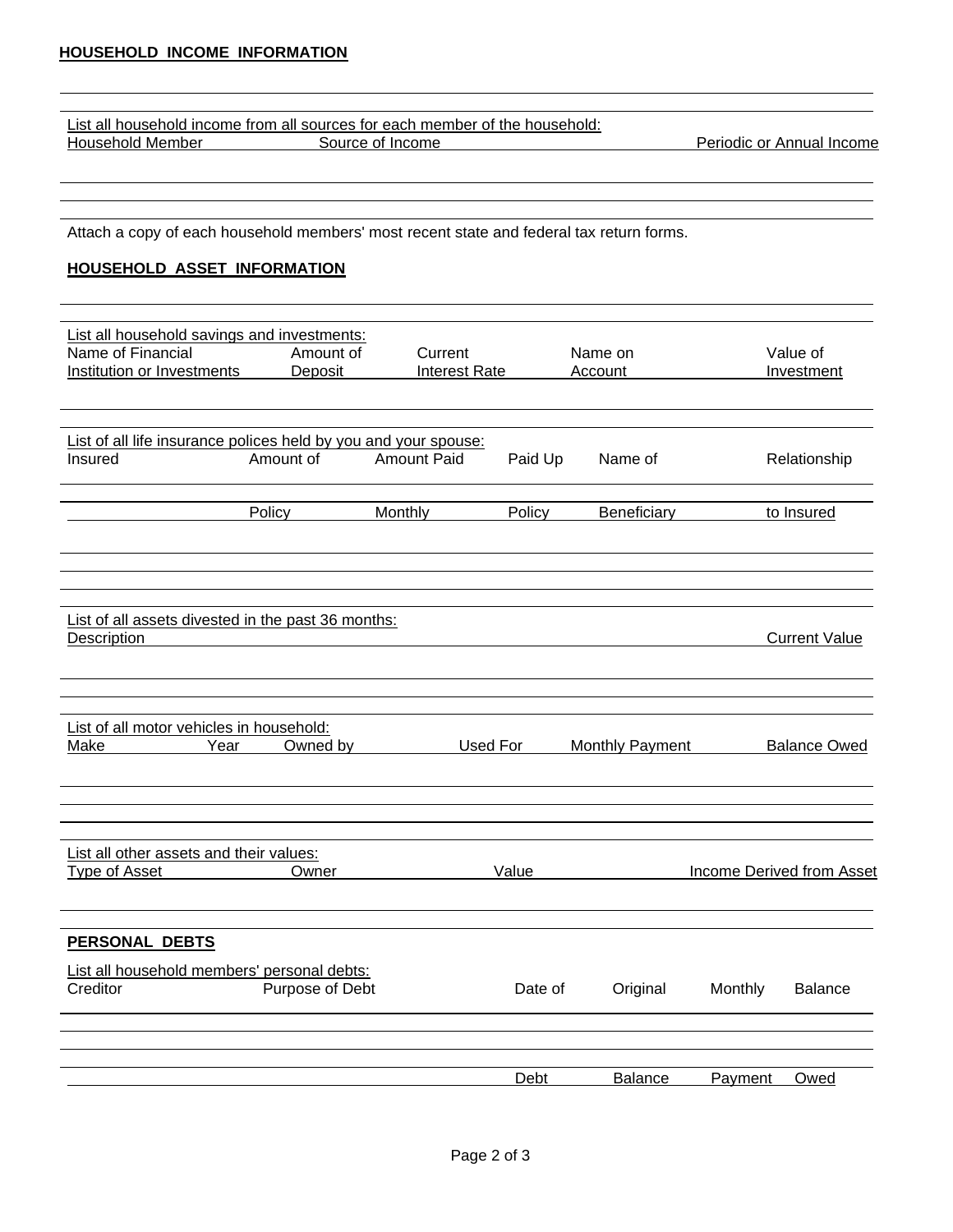## **MONTHLY EXPENSES**

| <b>Utilities</b> | Food                                  | Phone           | Clothing |
|------------------|---------------------------------------|-----------------|----------|
| Heat             | Car                                   | Other (specify) |          |
|                  | <b>AUTHORIZATION FOR VERIFICATION</b> |                 |          |

Other (specify)

I, the same control of the state of the same problem of the same property as an applicant to Silver Creek Township for a Property Tax Poverty Exemption, hereby authorize, by virtue of my notarized signature below, Silver Creek Township to contact any person, firm or organization which I have identified in this Application in order to verify the information I have provided herein. Additionally, I authorize any person firm, or organization so contacted to provide any such information to Silver Creek Township as requested. I am aware that any willful inaccuracies, mis-statements, or mis-representation made by me in this application may constitute perjury, which under the law is a felony violation punishable by fine or imprisonment.

### Notice to Applicant

Do not sign this application exception in the presence of Silver Creek Township Supervisor, Assessor, Board of Review member or notary public.

## **STATE OF MICHIGAN COUNTY OF CASS**

The undersigned, being duly sworn, deposes and says that the statements made in the foregoing application are true and that he/she has no money, income, or property other than disclosed herein.

Signature of applicant

Subscribed and sworn this 9<sup>th</sup> day of February, 2022

**Signature** (Supervisor, Assessor, Board of Review or Notary Public)

# **FOR BOARD OF REVIEW USE**

Disposition by the Board of Review Date

Denied **Approved** Assessment reduced to

**Supervisor** 

**Chairperson** 

Second Member

Third Member

Application for Property Tax Poverty Exemptions Page 3 of 3